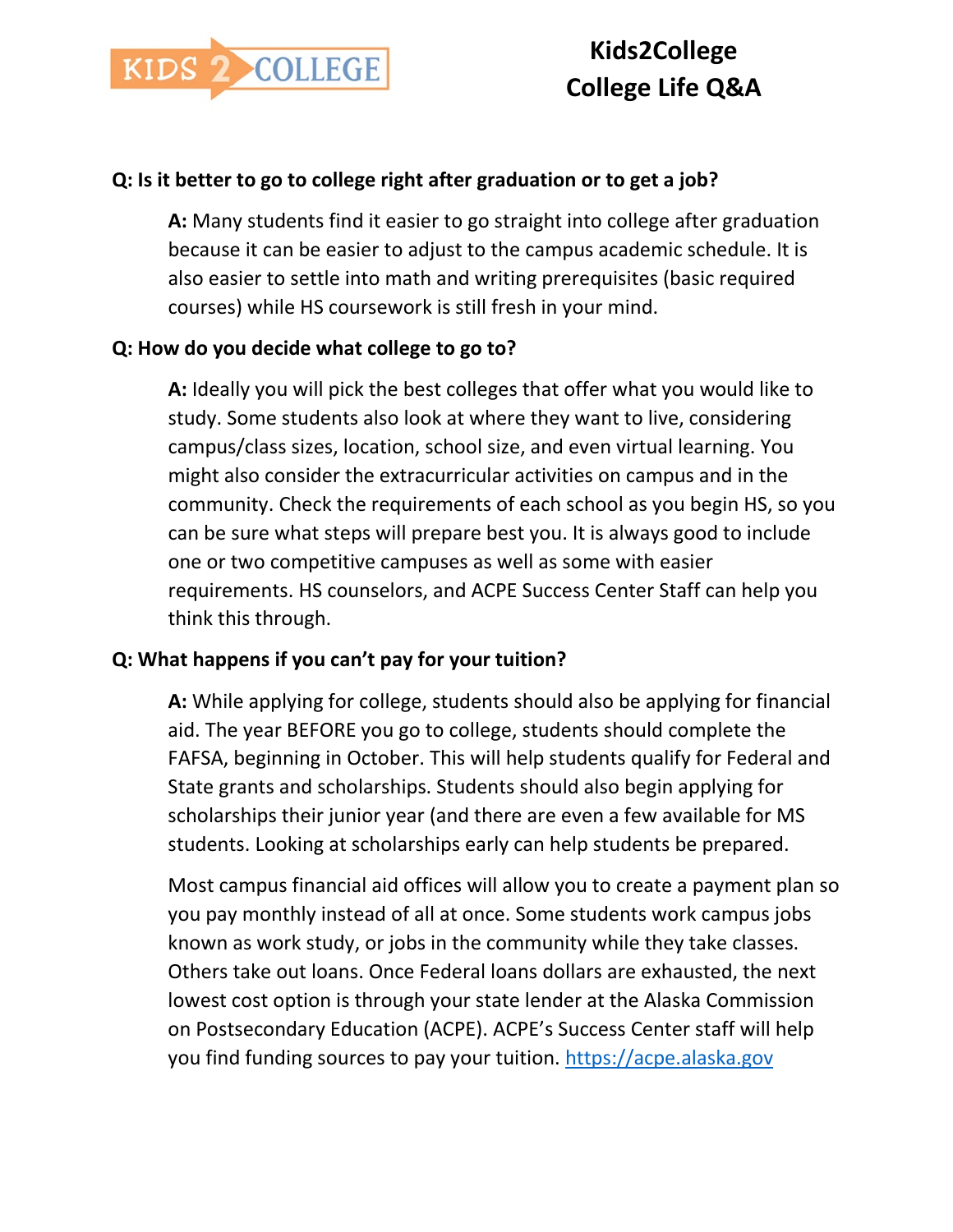

## **Q: What GPA do you need to get into college?**

**A:** Each college has their own GPA requirements, so you should explore in advance the requirements for each school you wish to apply to. Some colleges have additional academic and extracurricular requirements too. In order to submit a competitive application, you should work hard, always strive to improve, and plan early to meet their requirements!

## **Q: How early can you start college?**

**A:** Dual credit is available for HS students and many start taking dual credit courses their junior year, earning credit for HS and college at the same time. Because the college course fees are usually paid for by the school district, it can help save students on college costs while getting ahead.

## **Q: Do you get any breaks during college?**

**A:** When in college, you make your own schedule and choose when to take classes. Classes are typically available from early morning through evening. Many students use time between classes to study and eat. Your Academic Advisor can help you select a schedule that best meets your needs.

## **Q: What kind of basics do they teach in college?**

**A:** Basic college courses are something each student must do before they can begin taking the fun classes that count toward different majors. Examples are: writing, math, science, social science, and humanities. There are also prerequisites required before you can take other fun classes, so students should always work with their Academic Advisor each semester/quarter to figure out the best classes to take.

## **Q: In your opinion what is the best major**

**A:** The best major is the one you enjoy pursuing and the one that will lead you to the career you want! Working with an Academic Advisor and completing the assessments in AKCIS can help you narrow this down. The great thing is you can always continue learning, and later you can decide to learn something new!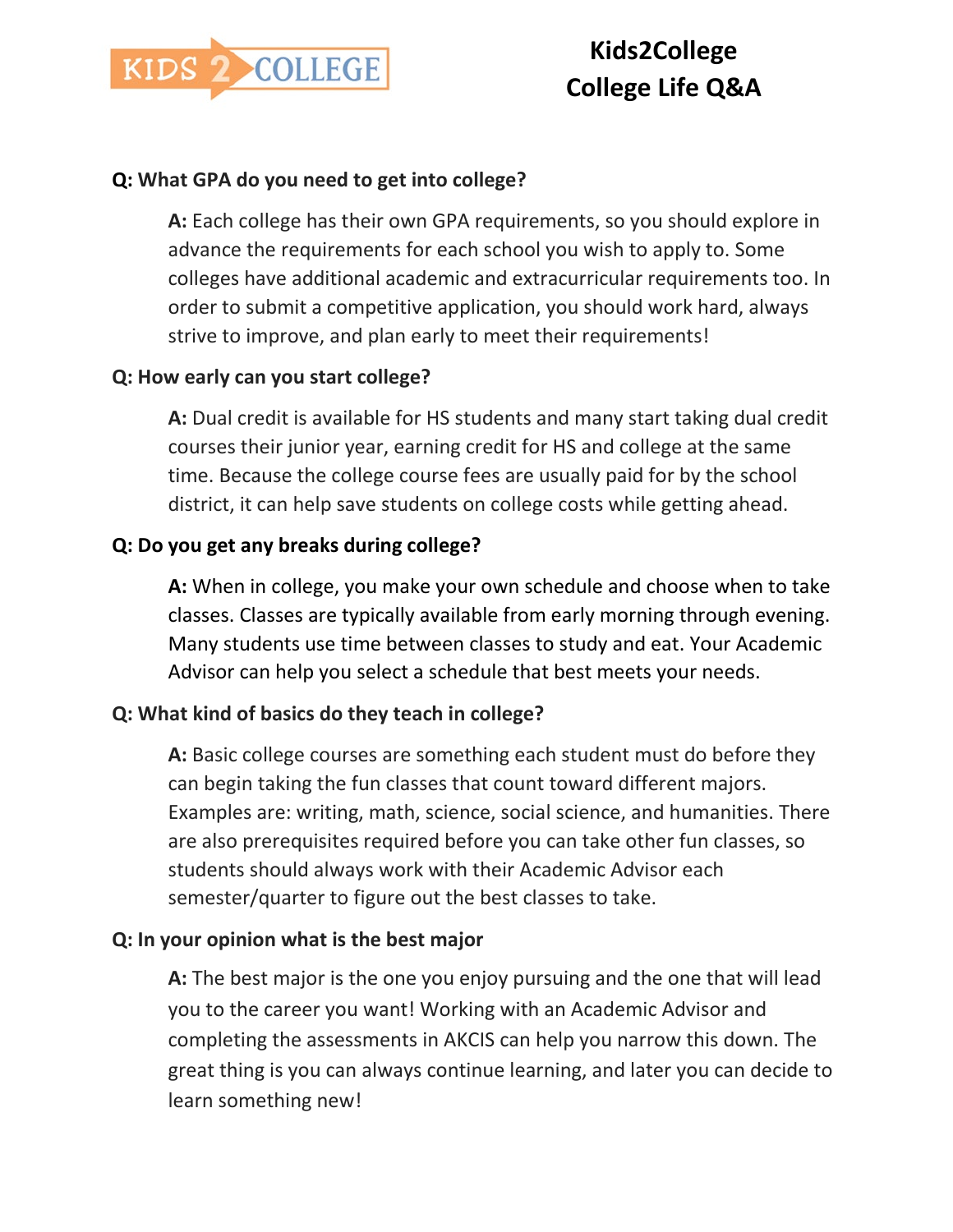

## **Q: What is AKCIS and how can it help me?**

**A:** The Alaska Career Information System (AKCIS) is a free resource to help students identify career pathways based on interest assessments. AKCIS has a wonderful college and scholarship search engine. Students can create a free portfolio, save searches and assessment results, take notes, type in academic and extracurricular achievements and print out a resume from anywhere they can access the internet. [https://akcis.org](https://akcis.org/)

## **Q: How do you apply for scholarships? What are some of the major criteria necessary in order to apply and be eligible?**

**A:** ACPE and AKCIS are great scholarship resources. You will want to make a calendar with all the deadlines for scholarships (and schools) you plan to apply for. You will want to make sure to meet all the requirements for each scholarship you pursue and work hard at writing good essays that address the points required for each.

## **Q: What colleges support Alaska Native students with financial costs?**

**A:** Many colleges offer free tuition to Alaska Native and Native American students: Ilisagvik (Utqiagvik, AK), Fort Lewis (Durango, CO), Haskell (Lawrence, KS), SIPI – Southwest Indian Polytechnic Institute (Albuquerque, NM), Dartmouth (Native American Community Program), University of California schools. Alaska Pacific University in Anchorage is an Alaska Native Serving institution that offers excellent scholarship packages to Alaska Native students.

## **Q: Do you have to have a certain GPA to join the military?**

**A:** Although the Army requires a minimum HS GPA of 2.5, the Navy, Air Force and Marine Corps do not have a HS GPA requirement. Each branch does have minimum score requirements for the Armed Services Vocational Aptitude Battery (ASVAB) test and these vary from 31 to 36 depending on the branch. Each branch also requires a HS diploma or GED, and ROTC programs require a 2.0 college GPA.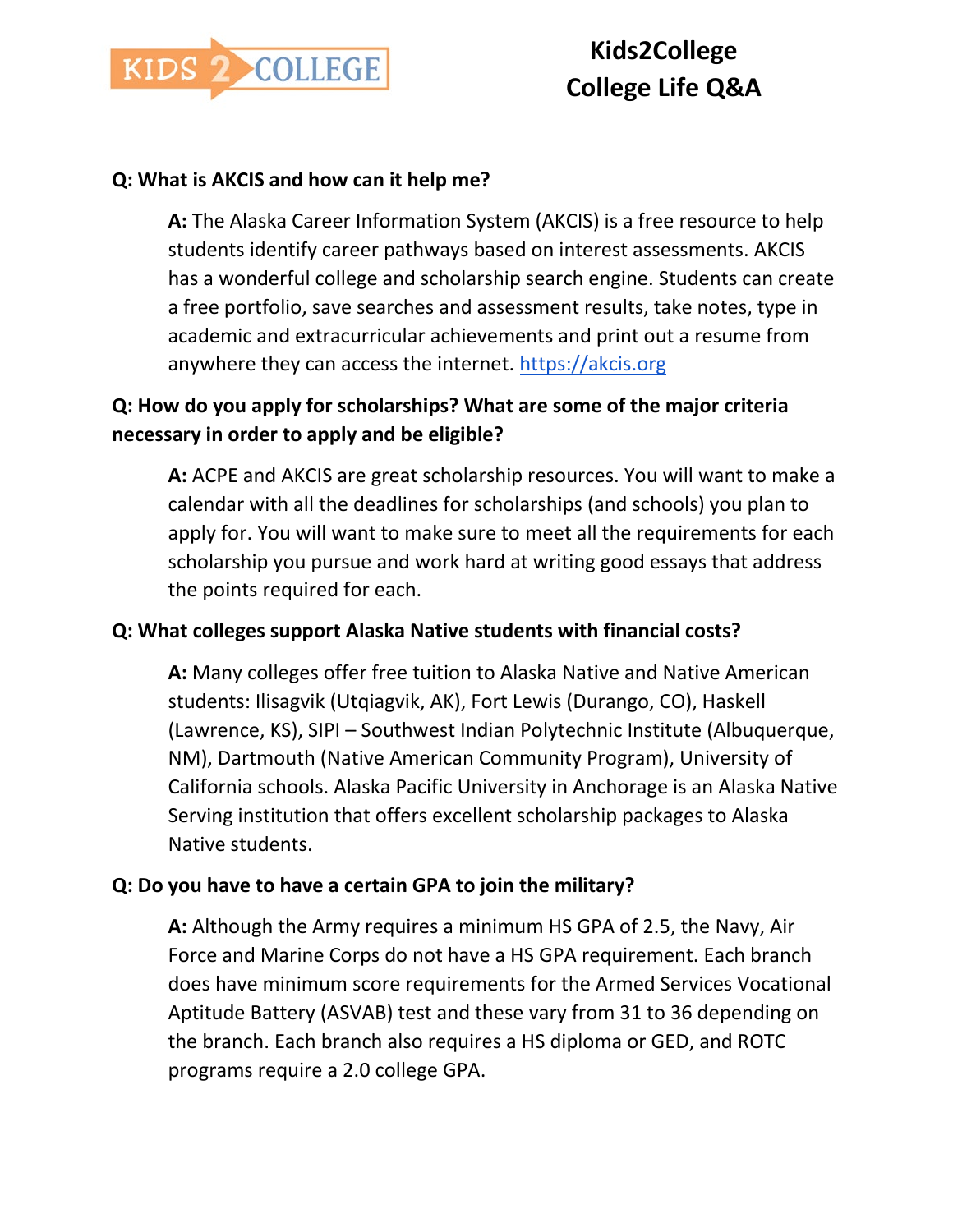

## **Q: Is it better to be an apprentice than go to college, or go to college and then become an apprentice?**

**A:** Apprenticeships are a great way to earn money while you learn! Students usually take a few classes and the rest of their learning is all on the job, while they make money. Some students choose to learn hands-on trades through a vocational/trade school or even a University, however a college degree is not required to complete an apprenticeship. Apprenticeships can lead to very high paying careers in very specific trades, whereas a college degree may afford additional flexibility.

## **Q: Do Alaska schools have resources for Alaska Native students?**

**A:** Alaska's universities (University of Alaska campuses, Alaska Pacific University, and Ilisagvik College) offer different programs and resources designed to help Alaska Native students build community and increase comfort on campus. While Alaska Pacific University (Anchorage) and Ilisagvik College (Utqiagvik) provide a smaller campus environment that is often a nice transition from small communities, there are many different resources specific to each campus, and here are some examples:

- Native Student Union
- Alaska Native Language Center
- Rural Student Services (resources vary among campuses)
- Department of Alaska Native Studies and Rural Development
- Recruitment and Retention of Alaska Natives into Nursing (RRANN)

## **Q: What are International Studies? Could you also talk more about studying abroad?**

**A:** International Studies looks at global and regional issues, and the impacts that economics, culture, education, politics have on the world. There are many subfields within this major. Studying abroad is a wonderful way to get a feel for global cultures, test out or learn a world language, all while gaining college credit. We have a great Campus Event Video on this topic.